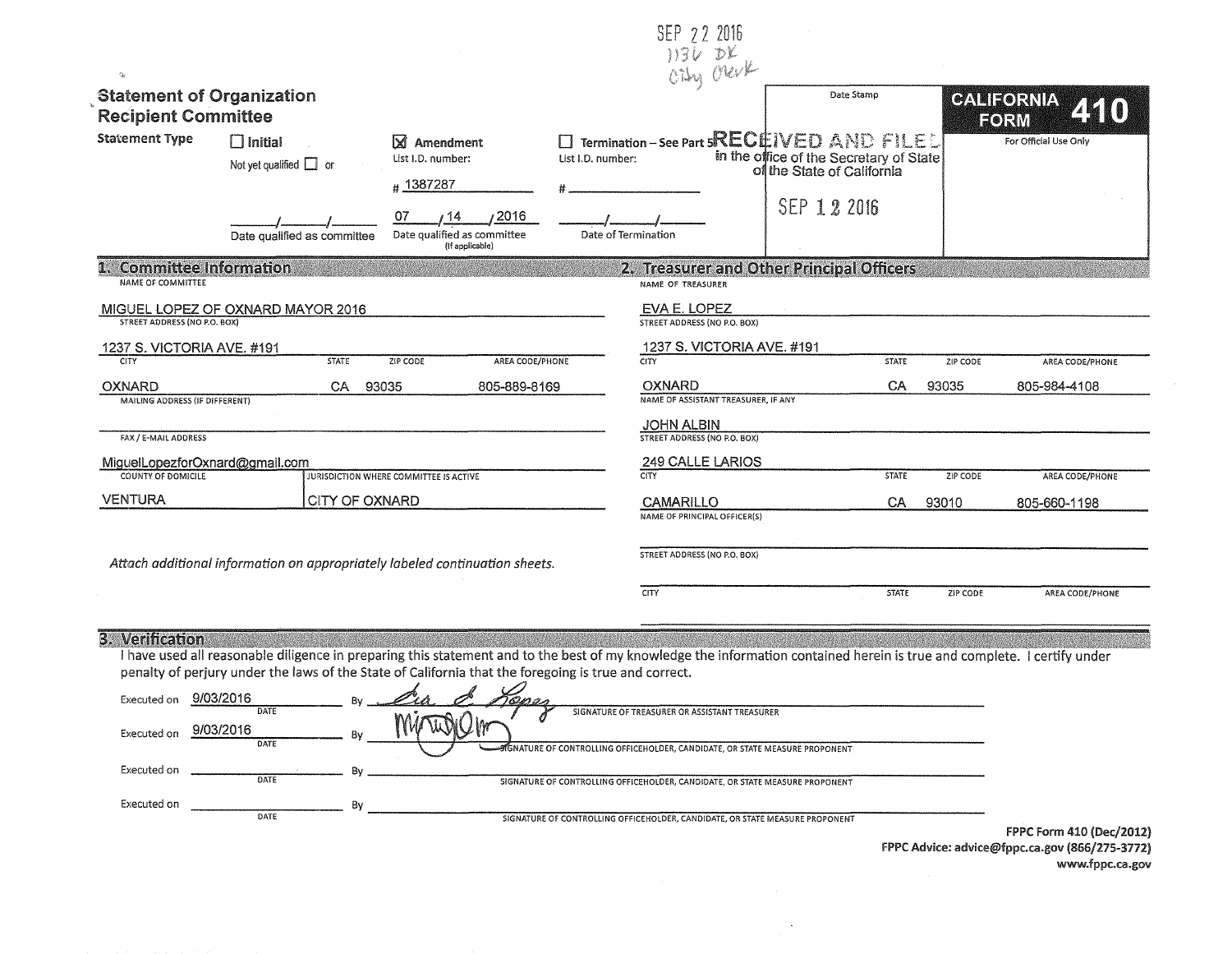| <b>Statement of Organization</b><br><b>Recipient Committee</b> | CALIFORNIA 440<br><b>TEORMA</b> |  |
|----------------------------------------------------------------|---------------------------------|--|
| INSTRUCTIONS ON REVERSE                                        | Page 2                          |  |
| COMMITTEE NAME                                                 | <b>I.D. NUMBER</b>              |  |
| MIGUEL LOPEZ OF OXNARD MAYOR 2016                              | 1387287                         |  |

## • Ail committees must list the financial institution where the campaign bank account is located.

| NAME OF FINANCIAL INSTITUTION                                                                                                                   | AREA CODE/PHONE | <b>BANK ACCOUNT NUMBER</b> |          |  |
|-------------------------------------------------------------------------------------------------------------------------------------------------|-----------------|----------------------------|----------|--|
| ROBOBANK                                                                                                                                        | 805-240-1440    | 498492430                  |          |  |
| ADDRESS                                                                                                                                         | CITY            | <b>STATE</b>               | ZIP CODE |  |
| 155 S. "A" ST.                                                                                                                                  | OXNARD ·        | CΑ                         | 93030    |  |
| 4. Type of Committee Complete the applicable sections.<br>A CONTRACTOR IN CASE OF A CONTRACTOR CONTRACTOR OF A CONTRACTOR CONTRACTOR CONTRACTOR |                 |                            |          |  |

## **€ontro1led €ommit'tee**

., List the name of each controlling officeholder, candidate, or state measure proponent. If candidate or officeholder controlled, also list the elective office sought or held, and district number, if any, and the year of the election.

• List the political party with which each officeholder or candidate is affiliated or check "nonpartisan."

., If this committee acts jointly with another controlled committee, list the name and identification number of the other controlled committee.

| NAME OF CANDIDATE/OFFICEHOLDER/STATE MEASURE PROPONENT | ELECTIVE OFFICE SOUGHT OR HELD<br>(INCLUDE DISTRICT NUMBER IF APPLICABLE) | YEAR OF ELECTION | PARTY                   |
|--------------------------------------------------------|---------------------------------------------------------------------------|------------------|-------------------------|
|                                                        |                                                                           |                  | $\boxtimes$ Nonpartisan |
| <b>MIGUEL LOPEZ</b>                                    | I MAYOR OF OXNARD                                                         | 2016             |                         |
|                                                        |                                                                           |                  | $\perp$ Nonpartisan     |

Primarily Formed Committee **Primarily formed to support or oppose specific candidates or measures in a single election. List below:** 

| CANDIDATE(S) NAME OR MEASURE(S) FULL TITLE (INCLUDE BALLOT NO. OR LETTER) | CANDIDATE(S) OFFICE SOUGHT OR HELD OR MEASURE(S) JURISDICTION<br>(INCLUDE DISTRICT NO., CITY OR COUNTY, AS APPLICABLE) | CHECK ONE |        |
|---------------------------------------------------------------------------|------------------------------------------------------------------------------------------------------------------------|-----------|--------|
|                                                                           |                                                                                                                        | SUPPORT   | OPPOSE |
|                                                                           |                                                                                                                        | SUPPORT   | OPPOSE |
|                                                                           |                                                                                                                        |           |        |

FPPC Form 410 (Dec/2012) FPPC Advice: advice@fppc.ca.gov (866/275-3772) www.fppc.ca.gov